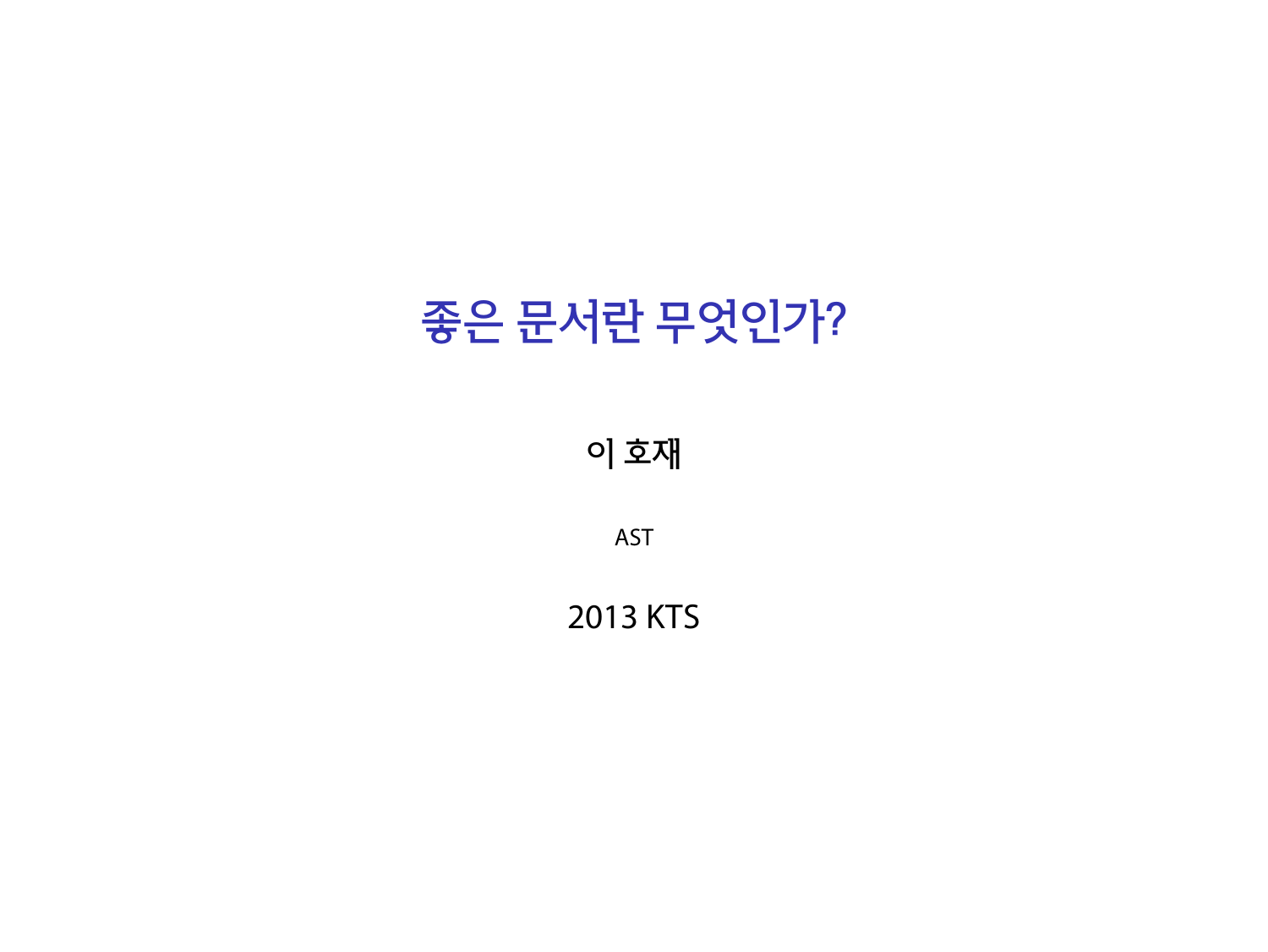#### 페이지 레이아웃이 아니다. 그 안에 담길 내용이다.

#### 지금 우리가 주의를 기울여야 할 것은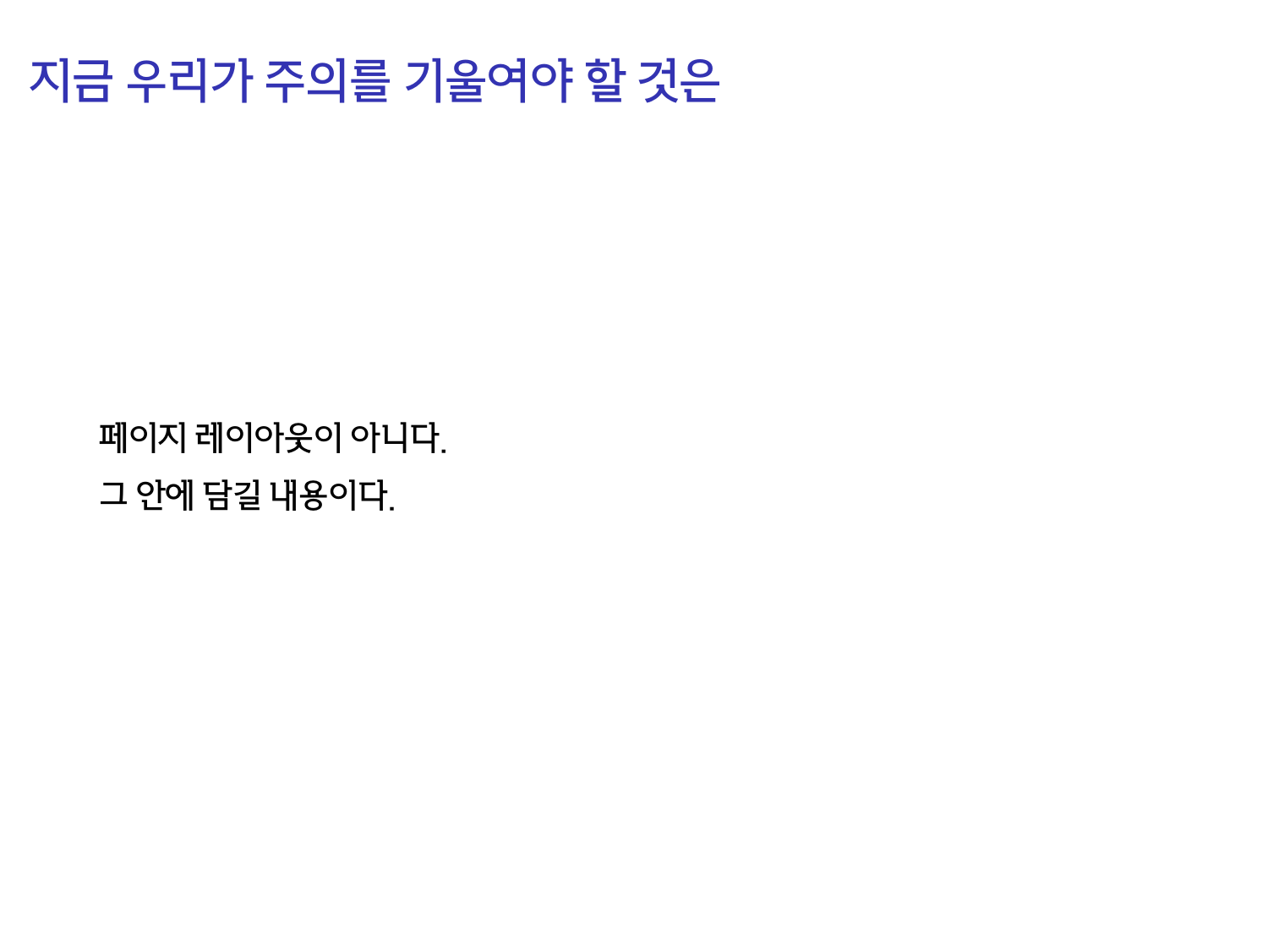#### High Context Culture

고배경 문화에서는, 구구절절이 설명하지 않고 문화가 설명하도록 내버려 둔다. 고배경 의사 소통에서 낱말의 선택은 매우 중요하다. 왜냐하면 복잡한 메시지를 적은 말로 내부 그룹에 효과적으로 전달할 수 있기 때문이다. 그러나 외부 그룹에 대해서는 그렇지 않다. 반면에, 저배경 문화에서는 사람들이 보다 구체적으로 말해야 하고, 낱말 하나의 가치는 그다지 중요하지 않다.

In a high context culture, many things are left unsaid, letting the culture explain. Words and word choice become very important in higher context communication, since a few words can communicate a complex message very effectively to an in-group (but less effectively outside that group), while in a lower context culture, the communicator needs to be much more explicit and the value of a single word is less important.<sup>1</sup>

<sup>&</sup>lt;sup>1</sup>Edward Hall, *Beyond Culture*, 1976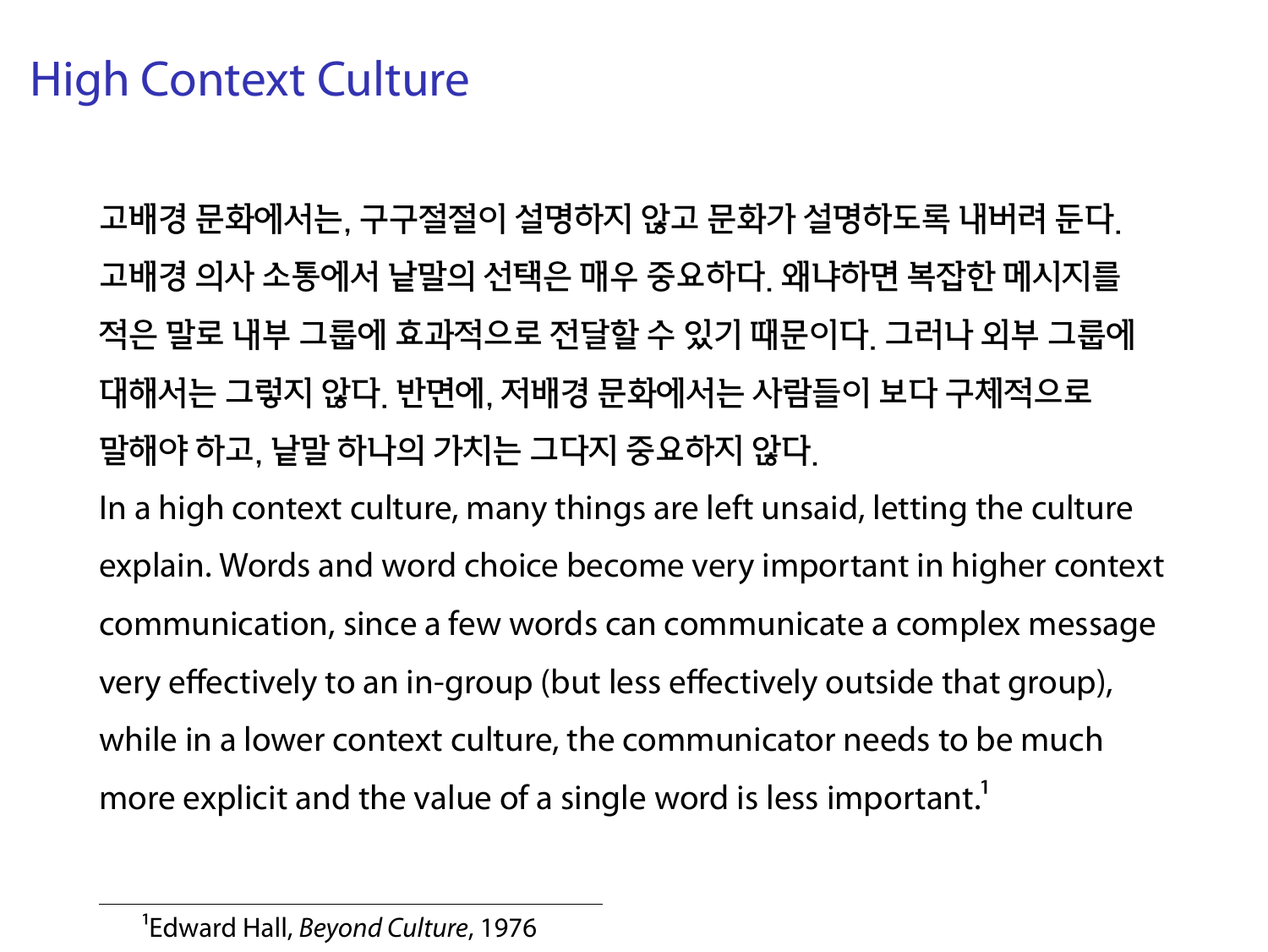## 여러분의 제자들이 이렇게 쓴다면 I

위성 연결시 제약 사항 :

멀티 스위치 등을 사용하여 Satellite Dual Mode 로 구성할 것을 권장한다. (P&P - Default 시나리오 : Dual-S)

Satellite Dual Mode로의 구성이 불가피할 경우, 안테나 소켓단자로부터 SAT1,

SAT2 에 모두 연결되는 Satellite Single Mode로 구성할 것을 권장한다.

Satellite Single Mode의 경우 TV Set가 Single Cable로 연결 SAT 1에만 연결될 경우에는 Antenna Mode가 상이한 조합에서의 2 Tuner 기능에 제약이 있다.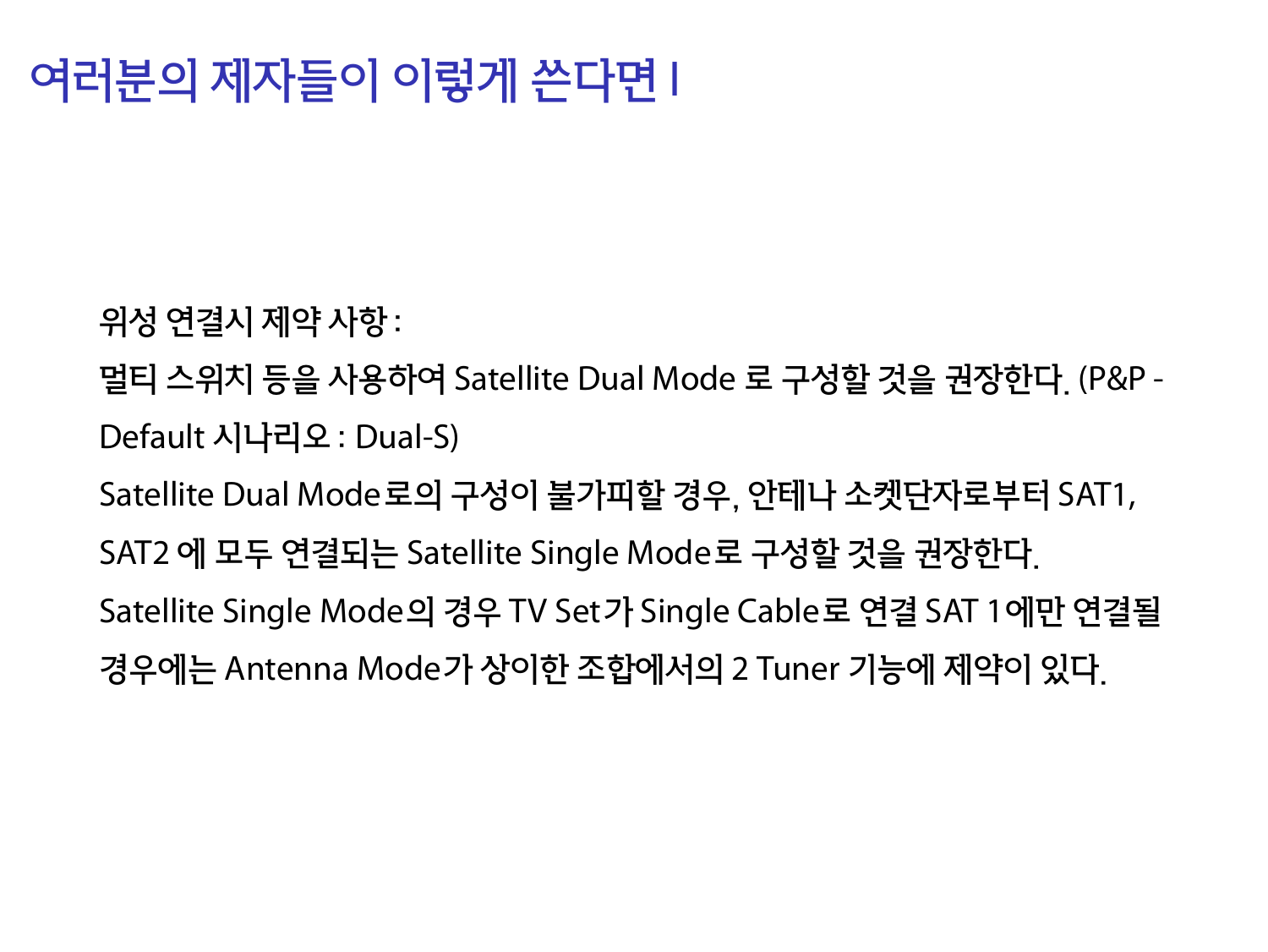# 여러분의 제자들이 이렇게 쓴다면 II

 $\triangle$  Satellite Single Mode :

Case1) 안테나 소켓 단자로부터 Single Cable 로 SAT Main 에만 연결

- → Antenna Mode 가 상이한 조합 및 Satellite Single Mode 조합에서 2 Tuner 기능에 제약이 있다.
- Case2) 안테나 소켓단자로부터 SAT Main, SAT Sub 에 모두 연결
- → Satellite Single Mode 조합에서 2 Tuner 기능에 제약이 있다.
- ※ Single Mode 의 경우 S-S 조합에서의 2 Tuner 기능의 제약이 있으므로, 멀티
- 스위치 등을 사용하여 Satellite Dual Mode 로 구성할 것을 권장한다.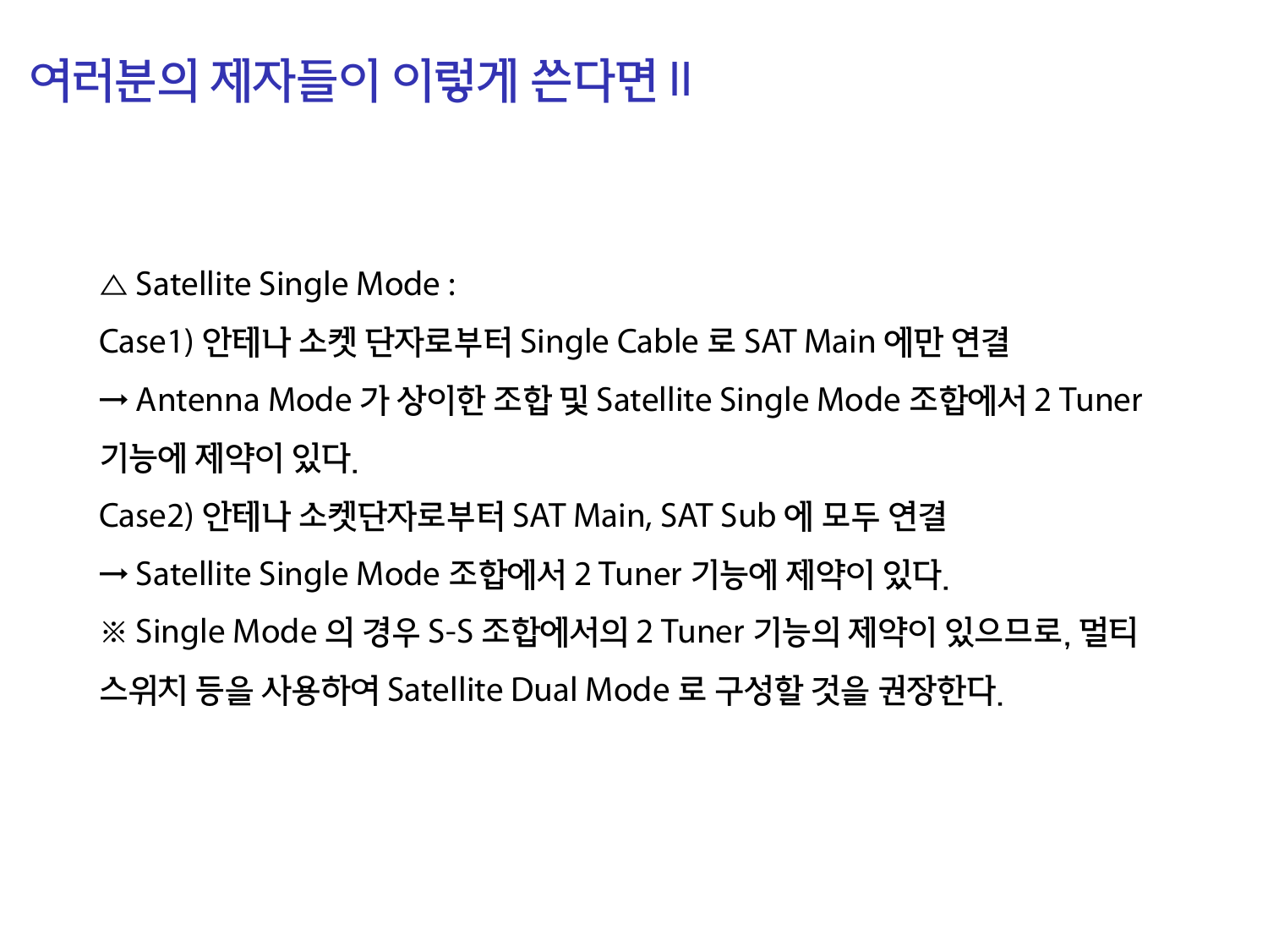#### 이런 문서가 널리 배포된다면

#### 하위 조직 → 상위 조직 → 조직 외부 → 영어로 번역 → 또다른 언어로 번역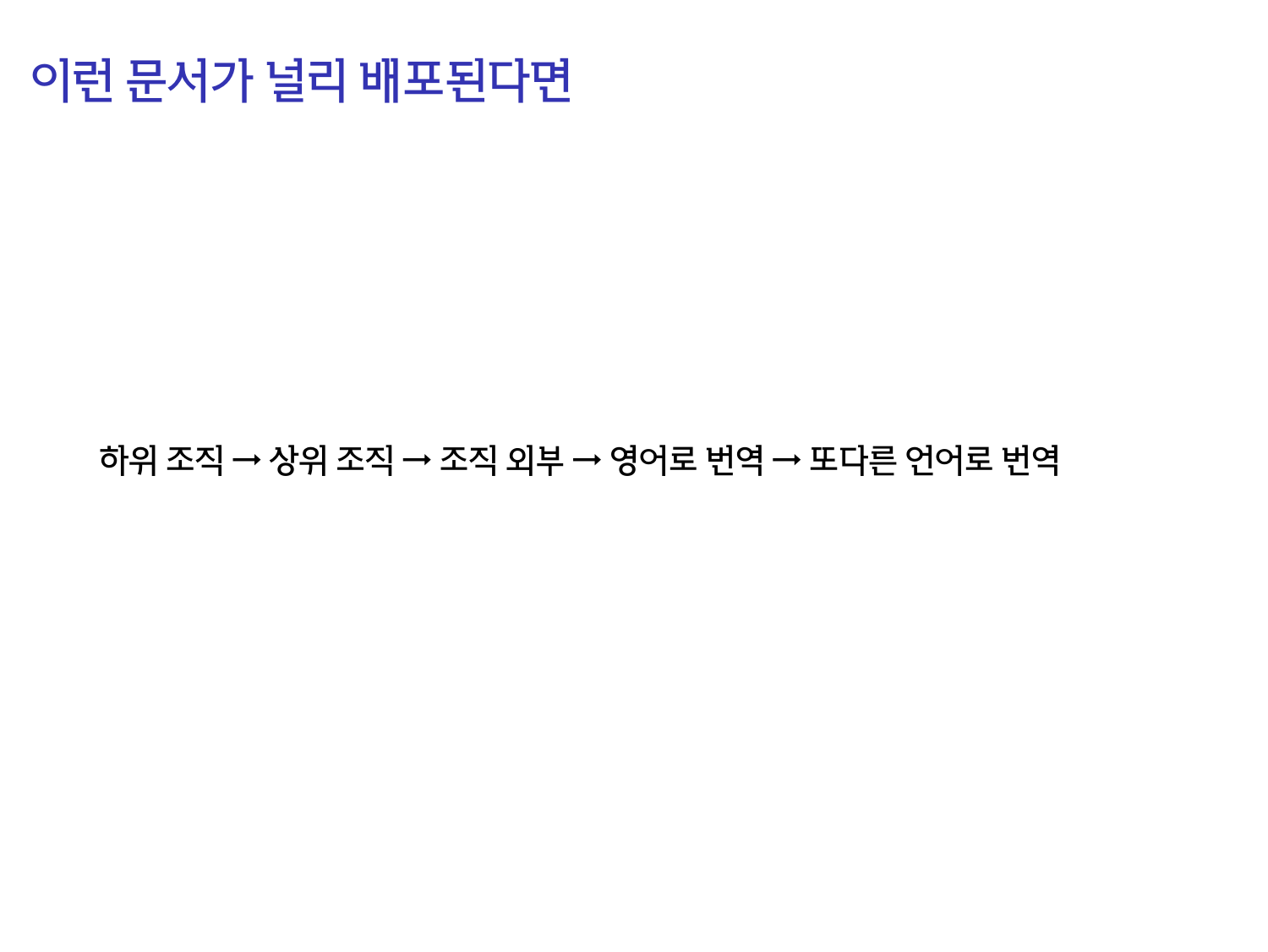# 우리 언어가 갖고 있는 문제들 I

- ▶ 무 주어 또는 이중 주어
- ▶ 한자어
- ▶ 구어를 위한 어휘와 문어를 위한 어휘
- ▶ 높임말
- $\blacktriangleright$  외국어의 오용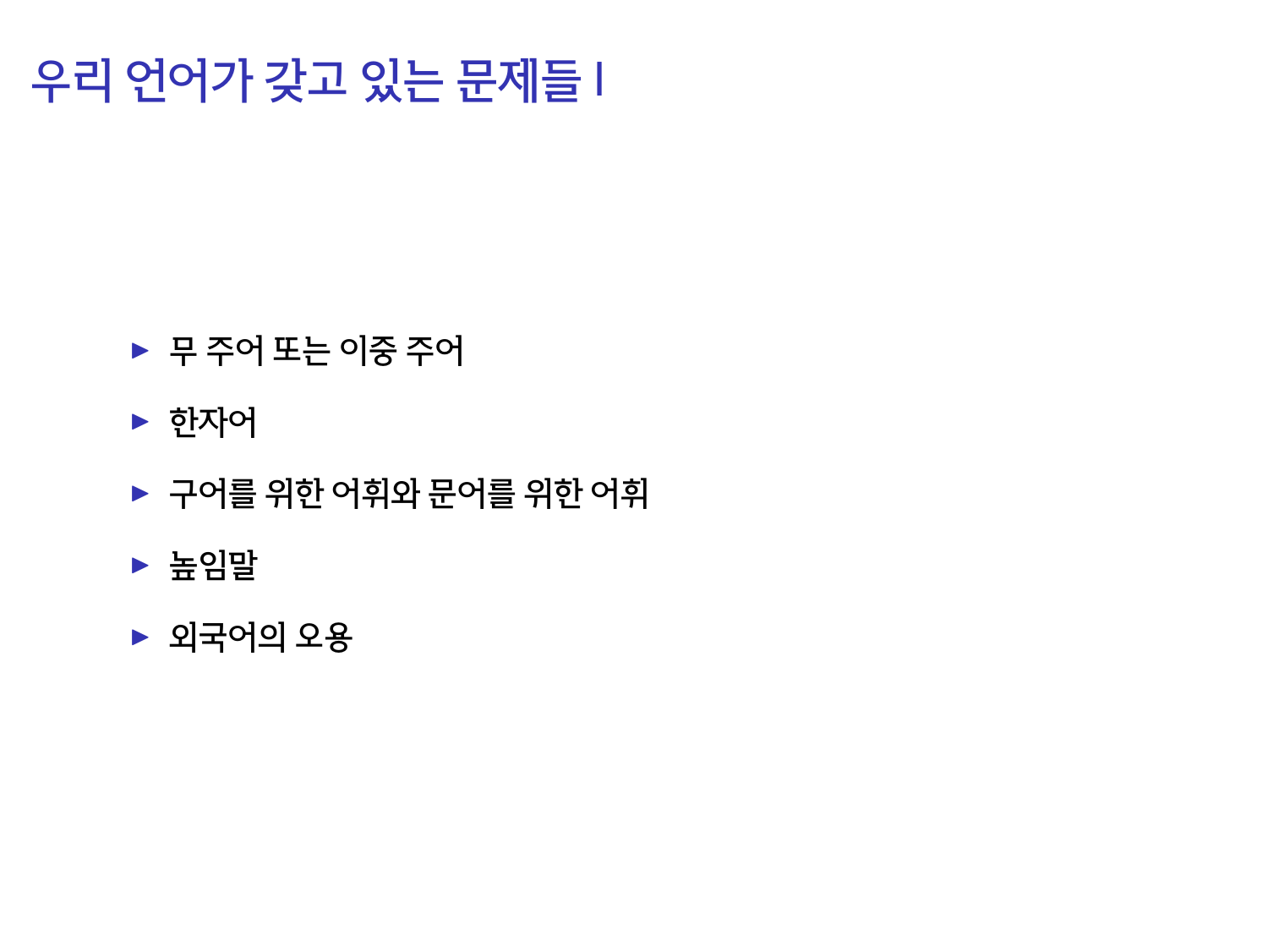### 애매하거나 모호하거나

- ▶ 토끼가 앞 발이 짧다.
- ▶ MagicTune은 사용자가 모니터의 밝기나 색상을 조절하기 위해 모니터의 버튼을 이용해 조작하는 대신, 컴퓨터에서 보다 손쉽게 모니터를 제어할 수 있도록 도와주는 모니터 전용 제어 프로그램입니다.
- ▶ 얼굴을 등록할 때 비밀번호를 입력하도록 설정한 계정은 비밀번호를 입력해야 로그인할 수 있습니다.
- ▶ 모터에 전워을 인가하세요.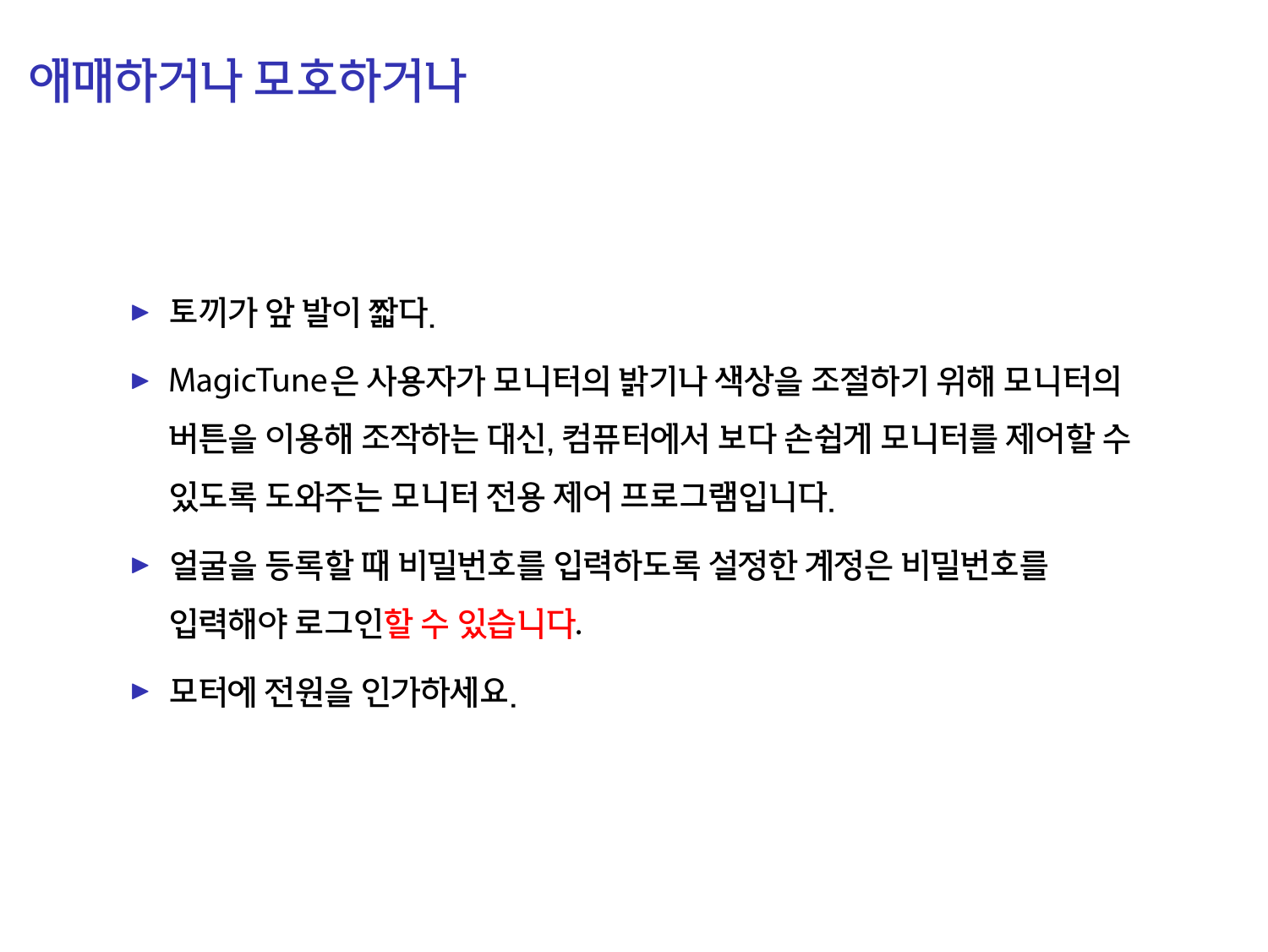# 좋은 문장을 만들려면

- ▶ 이 문장이 한 가지 뚜렷한 메시지를 전달하는가?
- ▶ 그 메시지가 독자에게 의미있는가?
- ▶ 이 문장이 오로지 한 가지 의미로만 해석되는가?
- 
- 
- 

▶ 한 낱말을 한 가지 의미로만 사용한다.

▶ 이 문장에 군더더기가 없는가?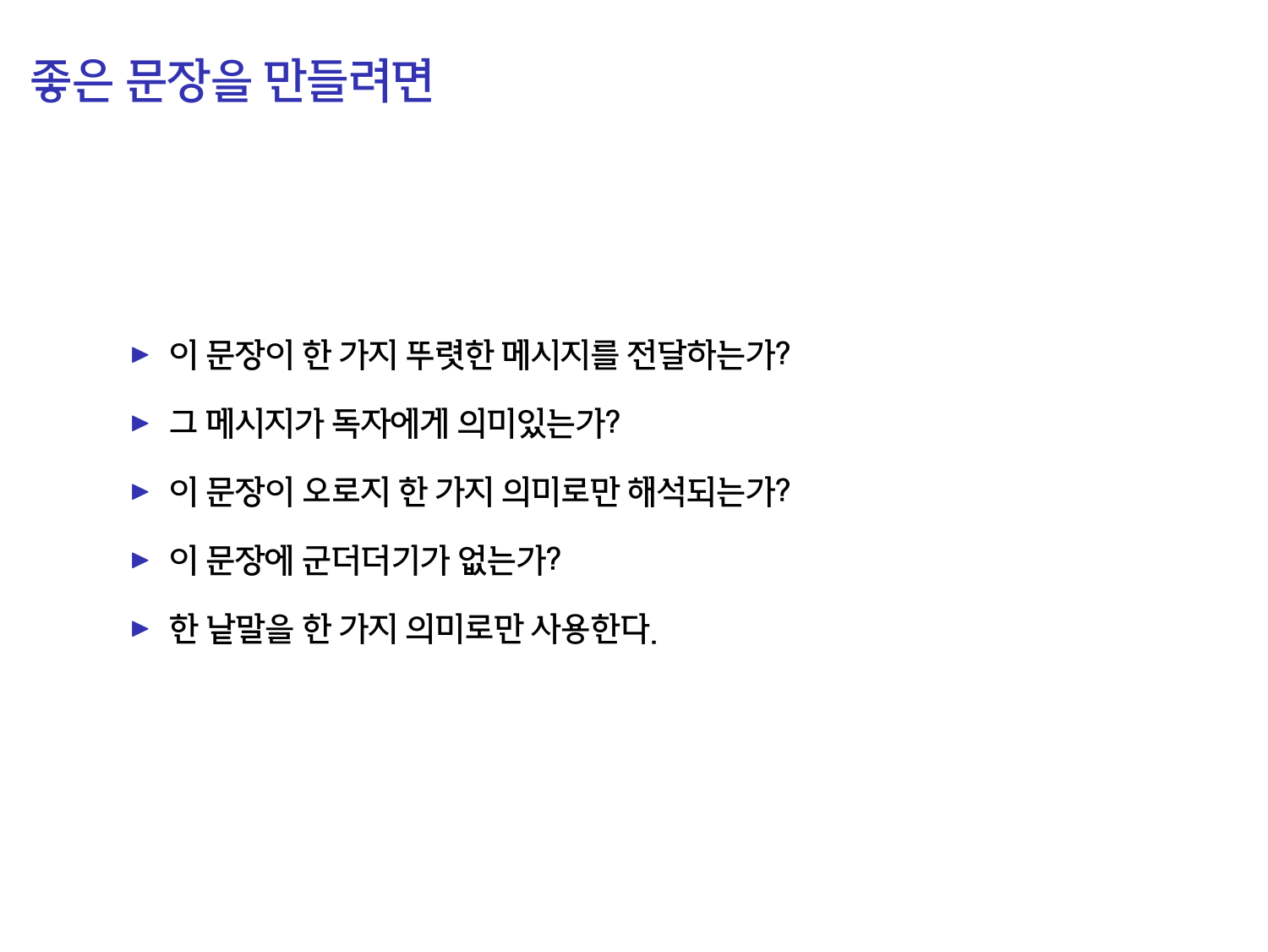# 좋은 문서를 만들려면

- ▶ 독자가 따르기에 좋은 순서로 문서가 짜여져 있는가?
- ▶ 문단은 길게, 문장은 짧게.
- ▶ 많은 것들을 강조하면 아무 것도 강조되지 않는다.
- ▶ 표의 사용을 피한다.
- ▶ 목록의 사용을 피한다.
- ▶ 이야기를 1 차원으로 전개한다.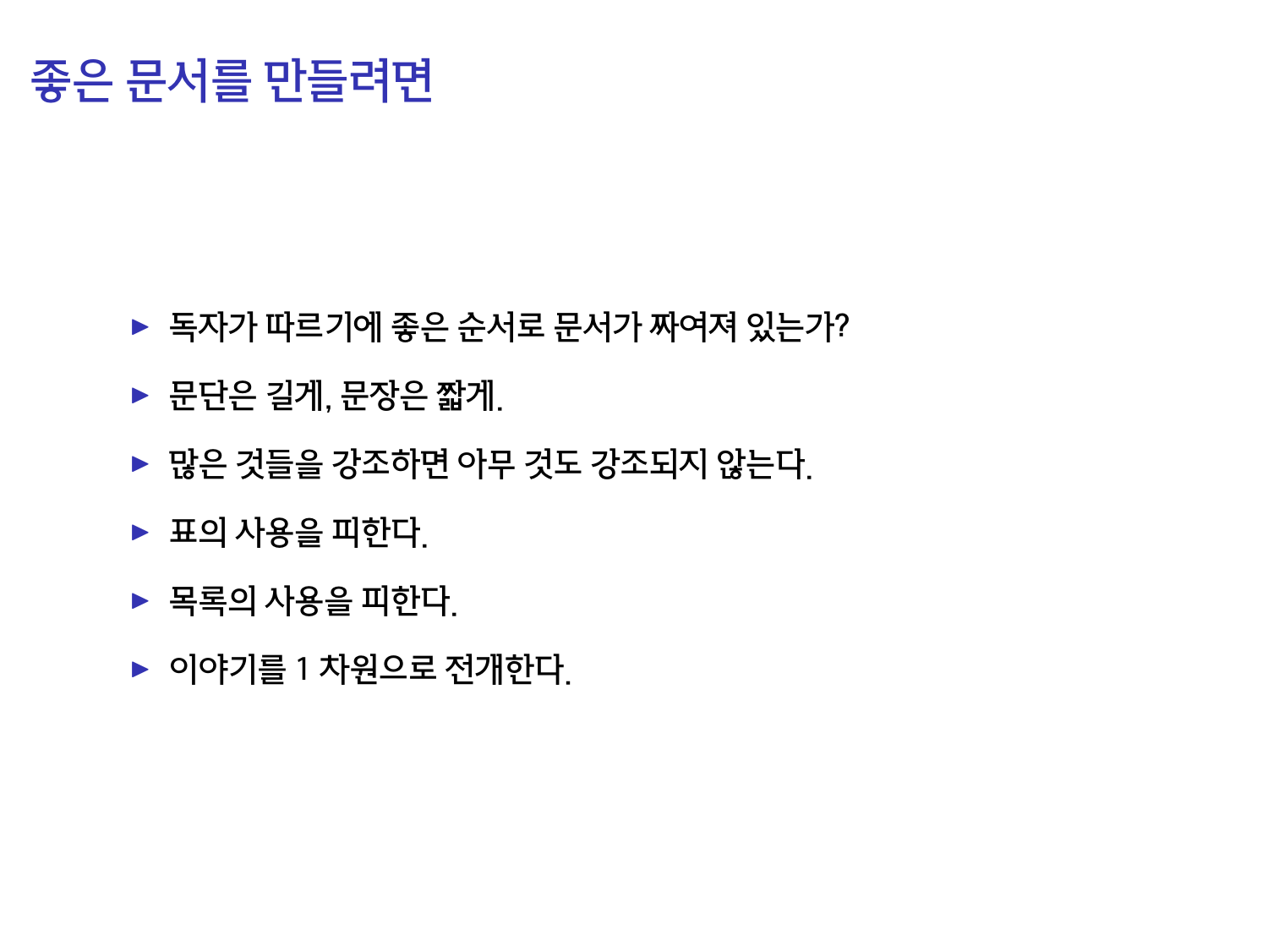### 타이포그래피 제 일 원칙 I

#### 모양이 기능을 따른다는 것이 원칙이라면, 그 역할을 하기에 최선은 가장 단순한 모양이다.

If the primary rule is that form follows function, then it stands to reason that the simplest form that will do the job is the best. $<sup>2</sup>$ </sup>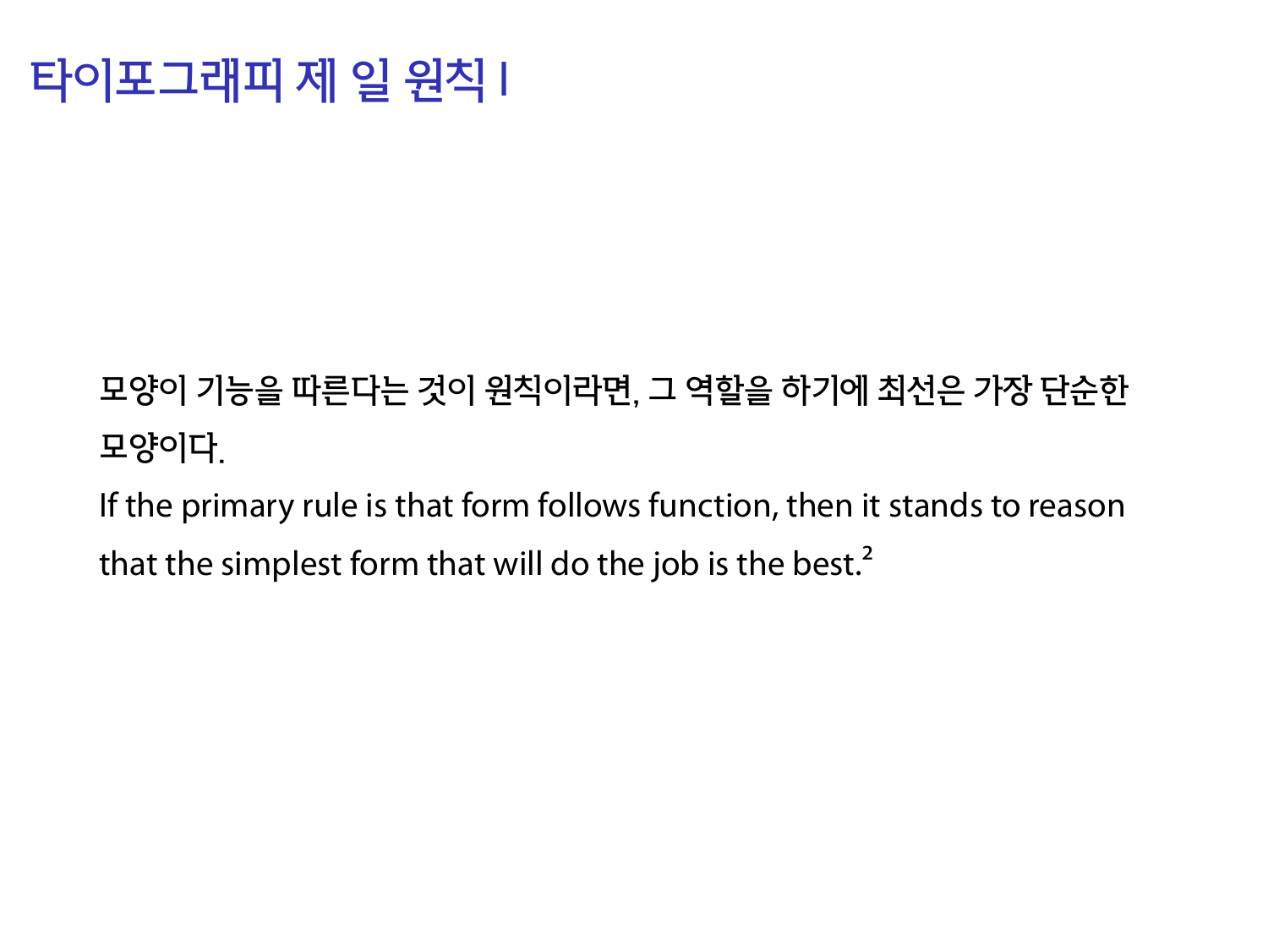#### 타이포그래피 제 일 원칙 II

좋은 타이포그라피의 핵심은 한눈에 알아볼 수 있는 것이 아니다. 두 번 세 번도 마찬가지이다. 그것은 훈련된 눈이 아니라면 알아보기 힘든 것이다. 만약에 책 전체를 훑어보고 난 다음 맨처음 보인 반응이 그 레이아웃에 감탄하는 것이라면, 그것도 디자인이라 한다면 최악의 디자인이다. 좋은 타이포그라피는 미묘한 것으로 눈에 확 띄는 그런 것이 아니다.

The essence of good typography is that it is not noticeable at first, or even second or later, glances to any without a trained eye. If your initial reaction when glancing through a book is to exclaim about its layout then it is most probably badly designed, if it was designed at all. Good typography is subtle, not strident.<sup>3</sup>

<sup>&</sup>lt;sup>2</sup> Patricia Robinson, *Writing and Designing Manuals and Warnings*, 2009, CRC Prss ĨPeter Wilson,*The Memoir Class for Conögurable Typesetting User Guide*, 8th edition, 2011, The Herries Press.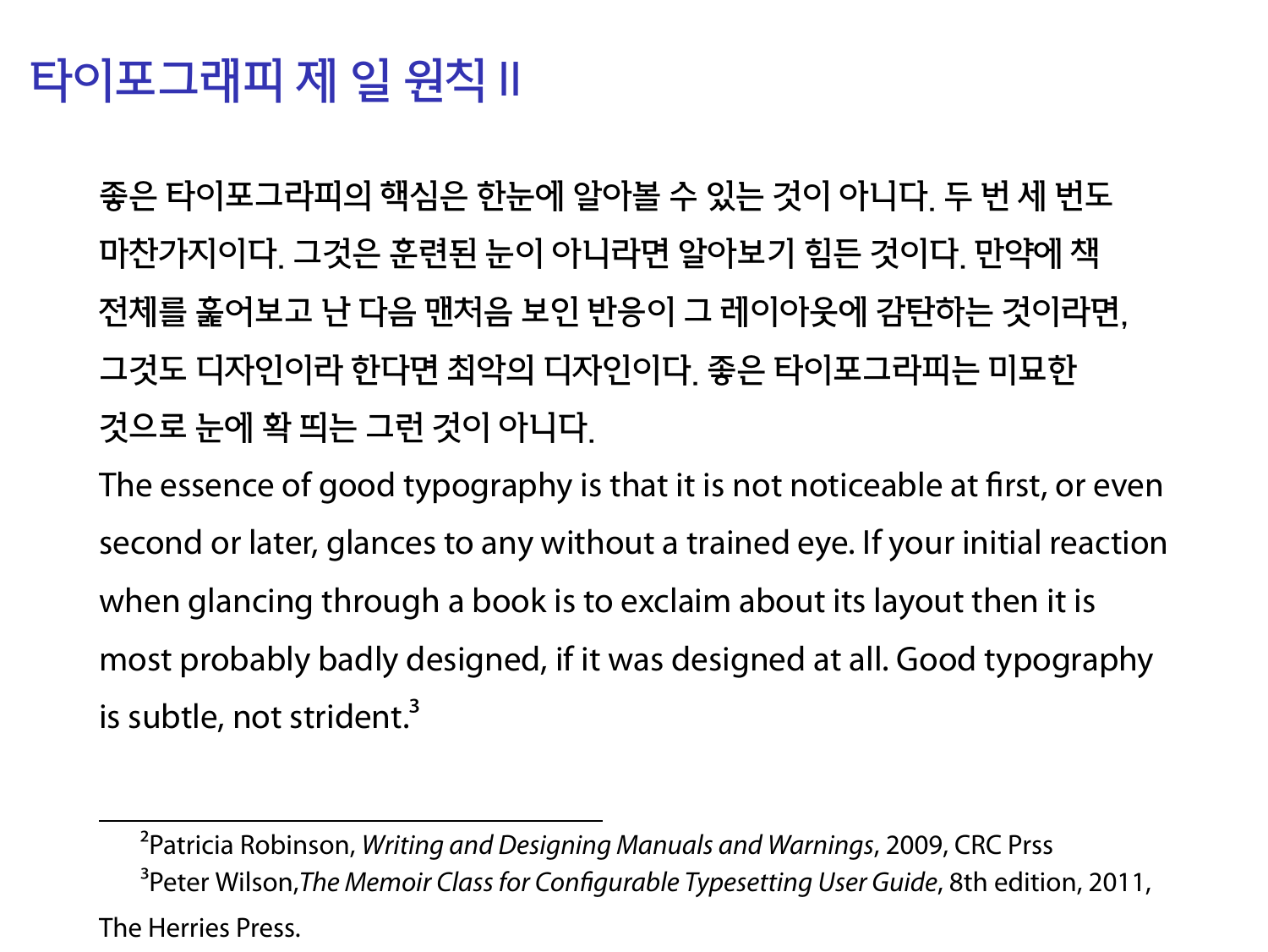### 이밖에 달리 무엇이 더 필요한가?

\tableofcontents, \chapter, \section, \subsection, \footnote \index, \label, \ref itemize, enumerate, description, figure, table, tabular, \item, \includegraphics, \caption, \emph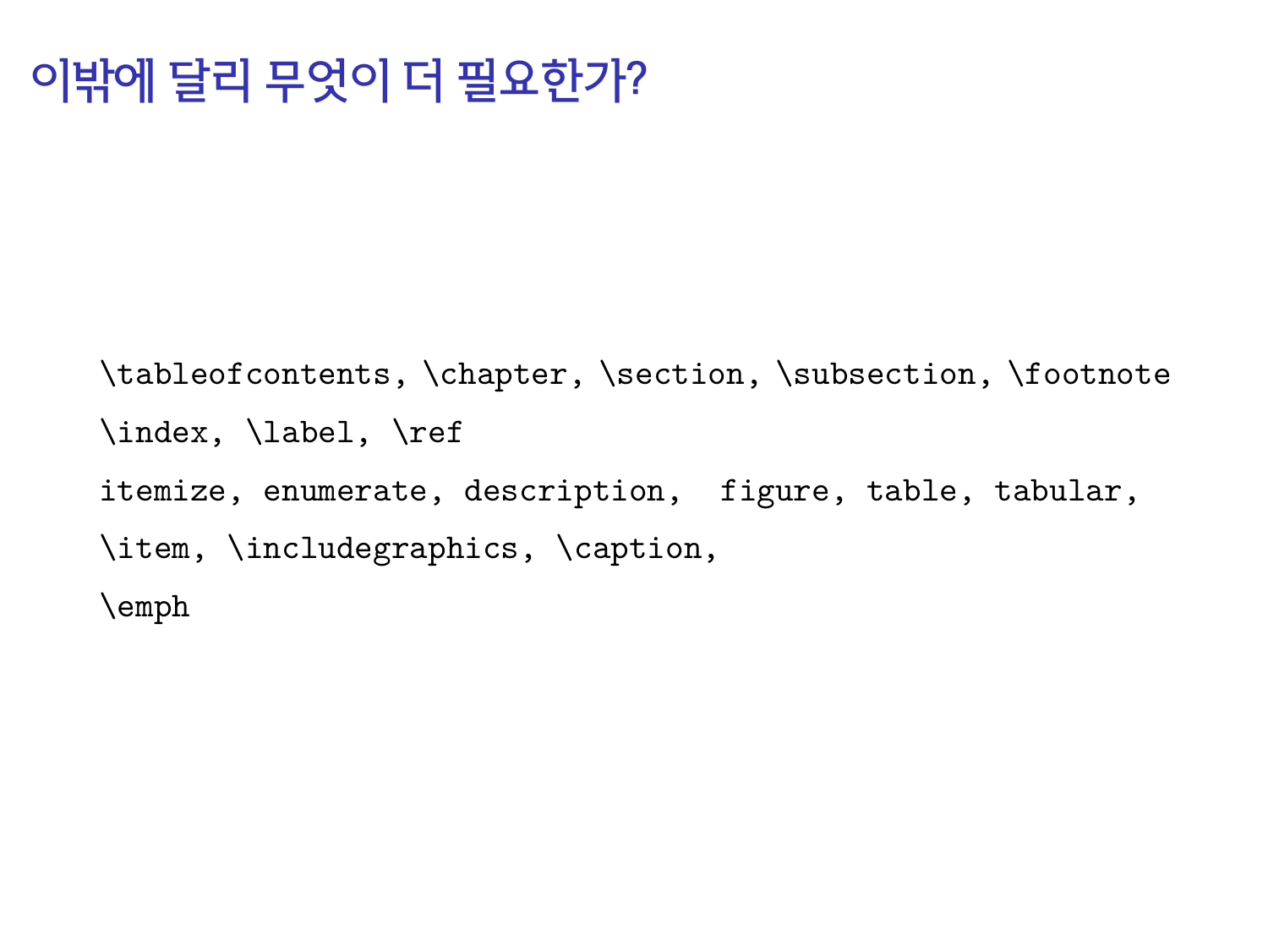# 다르게 표현해야 하는 정당한 이유

- $\blacktriangleright$  Tap the Next button to proceed.
- ▶ Tap Next to proceed.
- ▶ Tap next to proceed.
- ▶ Tap "next" to proceed.
- ▶ Tap **next** to proceed.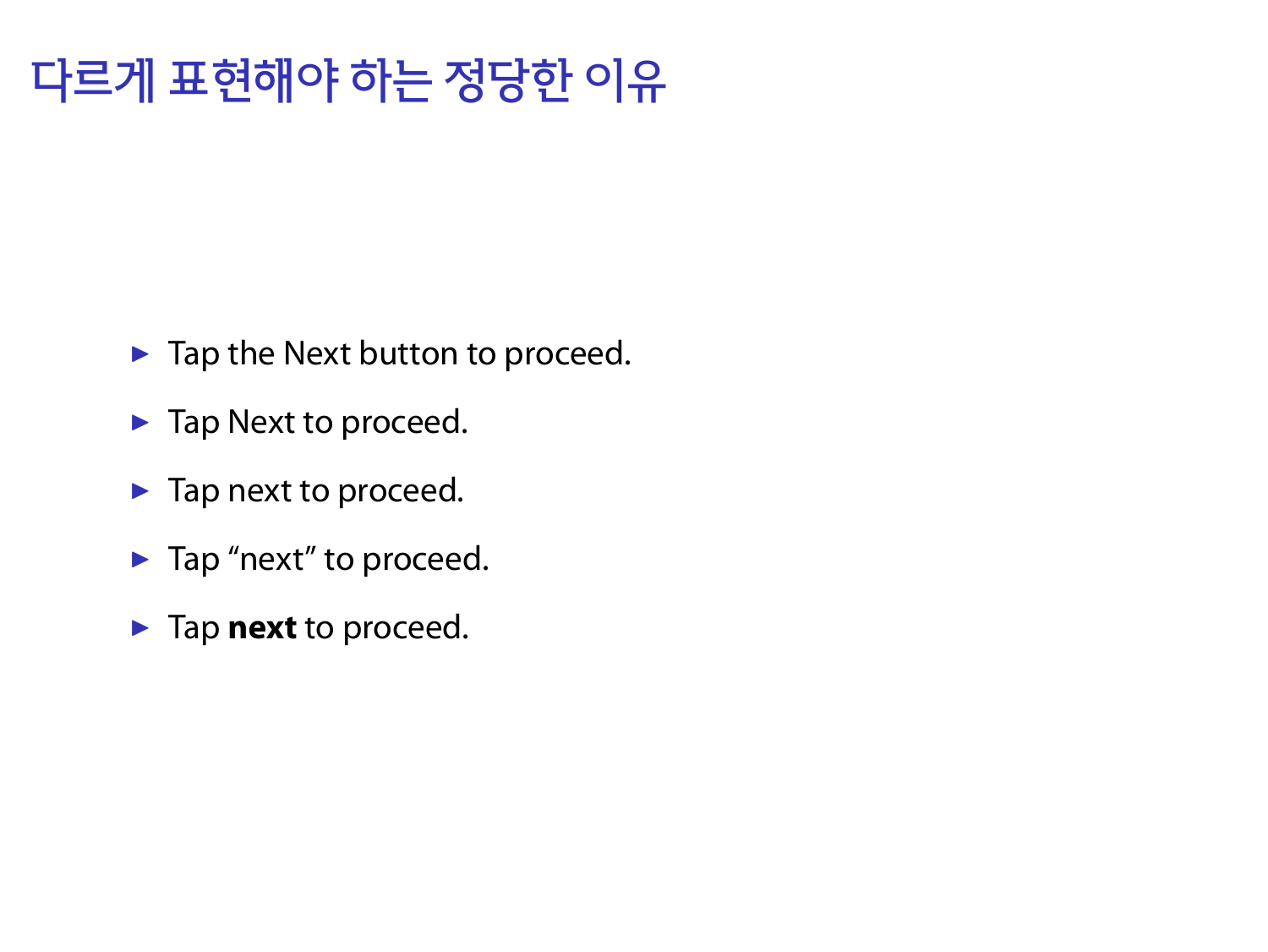#### 아름다움 또는 어지러움

#### ▶ 판면의 길이가 12 cm를 넘지 않도록 한다.

- ▶ 세 가지 이상의 글꼴을 쓰지 않는다.
- ▶ 두 가지 이상의 색을 쓰지 않는다.

▶ 선과 상자를 쓰지 않는다. ▶ 그림 캡션을 쓰지 않는다.

- 
-